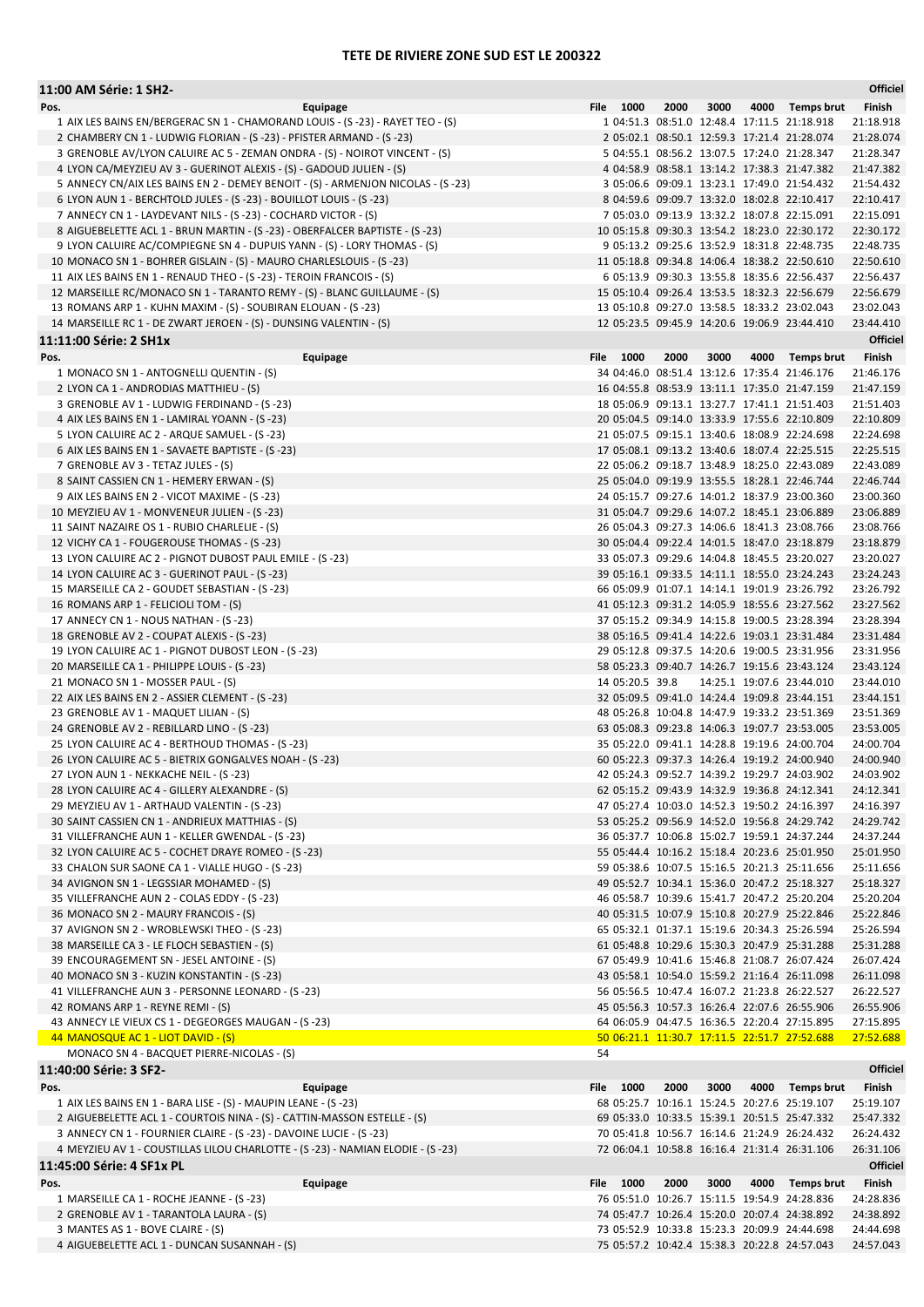|      | 5 LYON CALUIRE AC 1 - JOANNES MARIE MARGOT - (S)                                                                                       | 77 06:07.1 10:59.8 16:01.9 21:10.2 26:03.898                                                   |      |      |                 | 26:03.898              |
|------|----------------------------------------------------------------------------------------------------------------------------------------|------------------------------------------------------------------------------------------------|------|------|-----------------|------------------------|
|      | 6 AIX LES BAINS EN 1 - FAVRAIS MAELLA - (S-23)                                                                                         | 82 06:18.5 11:11.9 16:16.5 21:21.1 26:11.424                                                   |      |      |                 | 26:11.424              |
|      | 7 LYON CA 1 - BOISTARD CHLOE - (S-23)                                                                                                  | 79 06:17.1 11:09.7 16:13.0 21:27.5 26:18.126<br>92 06:14.9 11:14.3 16:24.4 21:52.8 26:46.428   |      |      |                 | 26:18.126              |
|      | 8 AVIGNON SN 1 - TSUPA YANA - (S)<br>9 LYON AUN 1 - MARCHAND CASSANDRA - (S-23)                                                        | 80 06:17.2 11:15.4 16:36.1 21:55.0 26:50.849                                                   |      |      |                 | 26:46.428<br>26:50.849 |
|      | 10 CHAMBERY CN 1 - NEYRAT JULIETTE - (S-23)                                                                                            | 78 06:27.2 11:29.2 16:48.0 22:07.6 27:02.678                                                   |      |      |                 | 27:02.678              |
|      | 11 GRENOBLE AV 1 - KOPER CHARLOTTE - (S-23)                                                                                            | 86 06:08.3 11:13.4 16:31.6 22:13.0 27:20.027                                                   |      |      |                 | 27:20.027              |
|      | 12 AVIGNON SN 1 - CLEAR UNA - (S-23)                                                                                                   | 81 06:31.2 11:38.3 17:03.5 22:43.6 27:45.757                                                   |      |      |                 | 27:45.757              |
|      | 13 LYON CA 2 - EYCHENNE MERLENE - (S-23)                                                                                               | 83 06:30.0 11:42.3 17:01.0 22:44.2 27:48.707                                                   |      |      |                 | 27:48.707              |
|      | 14 LYON CALUIRE AC 2 - REY NOUZARET ILONA - (S-23)                                                                                     | 84 06:20.1 11:33.7 17:03.3 22:44.6 27:52.448                                                   |      |      |                 | 27:52.448              |
|      | 15 MEYZIEU AV 1 - BREDEL LINDA - (S)                                                                                                   | 88 06:21.3 11:23.3 16:42.8 22:33.5 27:54.978                                                   |      |      |                 | 27:54.978              |
|      | 16 GRENOBLE AV 2 - PIGNOUX ARMELLE - (S)                                                                                               | 87 06:30.8 11:41.2 17:08.6 22:53.9 28:06.526                                                   |      |      |                 | 28:06.526              |
|      | 17 GRENOBLE AV 2 - PARMENTIER HELOISE - (S-23)                                                                                         | 93 06:25.0 11:53.6 17:49.3 24:09.9 29:27.904                                                   |      |      |                 | 29:27.904              |
|      | 18 AIGUEBELETTE ACL 2 - DUMAS MATHILDE - (S-23)<br>19 MANOSQUE AC 1 - BRISSAUD LAURENCE - (S)                                          | 89 06:36.0 11:59.2 17:59.1 24:18.8 29:57.271<br>91 07:11.0 12:53.3 19:19.1 26:18.4 32:17.026   |      |      |                 | 29:57.271<br>32:17.026 |
|      | 20 PEYROLLES CNPA 1 - JOULAIN CAMILLE - (S-23)                                                                                         | 94 08:14.1 15:28.3 23:14.1 32:16.7 39:20.374                                                   |      |      |                 | 39:20.374              |
|      | 12:00:00 Série: 5 J18H2-                                                                                                               |                                                                                                |      |      |                 | Officiel               |
| Pos. | Equipage                                                                                                                               | File 1000                                                                                      | 2000 | 3000 | 4000 Temps brut | Finish                 |
|      | 1 SAINT CASSIEN CN/MONACO SN 1 - FISHER HARRY - (J17) - FAUCHE LUCAS - (J17)                                                           | 96 05:03.7 09:26.7 14:02.1 18:40.7 22:52.396                                                   |      |      |                 | 22:52.396              |
|      | 2 LYON CALUIRE AC 1 - GAUTIER ROBIN - (J17) - MAMOUNI ISSAM - (J17)                                                                    | 95 05:11.7 09:30.3 14:07.5 18:47.4 23:04.775                                                   |      |      |                 | 23:04.775              |
|      | 3 LYON AUN 1 - GUIMET HECTOR - (J17) - RAMPON AXEL - (J17)                                                                             | 98 05:02.4 09:33.5 14:06.3 18:54.3 23:18.951                                                   |      |      |                 | 23:18.951              |
|      | 4 ANNECY CN 1 - PHILIPPE MAXIME - (J18) - AYOUL EWEN - (J18)                                                                           | 99 05:08.6 09:44.1 14:21.2 19:17.3 23:46.526                                                   |      |      |                 | 23:46.526              |
|      | 5 ANNECY CN 2 - SCALA MATHIEU - (J18) - MICHELLOD CLEMENT - (J18)                                                                      | 100 05:06.8 09:32.8 14:15.3 19:17.6 23:56.528                                                  |      |      |                 | 23:56.528              |
|      | 6 AIGUEBELETTE ACL/AIX LES BAINS EN 1 - MAIRECHE YANIS - (J17) - DUCIMETIERE QUENTIN - (J17)                                           | 102 05:12.0 09:46.1 14:44.3 19:42.3 24:12.749                                                  |      |      |                 | 24:12.749              |
|      | 7 AIGUEBELETTE ACL/THONON CA 2 - LABEYE-VULLION JOHAN - (J18) - ROCH HUGO - (J18)                                                      | 97 05:16.0 09:57.2 14:41.6 19:48.9 24:27.734                                                   |      |      |                 | 24:27.734              |
|      | 8 MARSEILLE CA 1 - LEMAIN FABIEN - (J16) - BRIAND AURELIEN - (J16)<br>9 LYON AUN 2 - ROLLET ODILON - (J17) - BERCHET ALEXANDRE - (J17) | 103 05:40.6 10:37.1 15:38.3 20:48.6 25:23.778<br>104 05:50.6 10:48.0 15:55.6 20:55.9 25:28.974 |      |      |                 | 25:23.778<br>25:28.974 |
|      | 10 MONACO SN 1 - ONCINA LEO - (J17) - AUBEL THOMAS - (J17)                                                                             | 105 05:53.2 11:02.7 16:13.7 21:21.0 26:01.036                                                  |      |      |                 | 26:01.036              |
|      | 11 AIGUEBELETTE ACL 1 - PLANCKEEL THIBAULT - (J18) - COTTIN SIMON - (J17)                                                              | 106 05:51.8 11:01.5 16:20.4 21:45.6 26:34.529                                                  |      |      |                 | 26:34.529              |
|      | 12 SAINT CASSIEN CN 1 - MEDARD GABRIEL - (J17) - LHUILLIER VALENTIN - (J17)                                                            | 101 05:52.0 10:50.5 16:11.4 21:44.0 26:37.752                                                  |      |      |                 | 26:37.752              |
|      | 13 MONACO SN 2 - GUILLON GEOFFREY - (J17) - FONTANILI LOUIS - (J17)                                                                    | 107 08:03.4 14:24.6 21:03.3 27:35.2 33:07.702                                                  |      |      |                 | 33:07.702              |
|      | 12:10:00 Série: 6 J18H1x                                                                                                               |                                                                                                |      |      |                 | Officiel               |
| Pos. | Equipage                                                                                                                               | File 1000                                                                                      | 2000 | 3000 | 4000 Temps brut | Finish                 |
|      | 1 AVIGNON SN 1 - RODRIGUE ROSATI ALRIC - (J18)                                                                                         | 111 05:42.5 10:27.4 15:11.8 19:44.2 24:06.345                                                  |      |      |                 | 24:06.345              |
|      | 2 MARIGNANE CMS 1 - DESFOURNEAUX OSCAR - (J18)                                                                                         | 112 05:48.0 10:26.6 15:09.8 19:48.4 24:21.026                                                  |      |      |                 | 24:21.026              |
|      | 3 MEYZIEU AV 1 - PINOIT VINCENT - (J18)                                                                                                | 110 05:46.4 10:29.7 15:27.8 20:10.9 24:48.946                                                  |      |      |                 | 24:48.946              |
|      | 4 MEYZIEU AV 2 - DESMOLLES LEO - (J17)                                                                                                 | 114 05:51.5 10:30.8 15:27.2 20:17.9 25:04.846                                                  |      |      |                 | 25:04.846              |
|      | 5 LYON CALUIRE AC 1 - SAYN NICOLAS - (J18)                                                                                             | 109 05:57.1 10:48.5 15:50.8 20:41.8 25:18.224                                                  |      |      |                 | 25:18.224              |
|      | 6 GRENOBLE AV 1 - LUDWIG FREDERIC - (J18)<br>7 VILLEFRANCHE AUN 3 - FALDYSTA NOE - (J17)                                               | 120 05:55.9 10:42.4 15:44.8 20:52.5 25:33.107<br>123 06:00.4 10:56.4 15:49.1 21:03.0 25:37.211 |      |      |                 | 25:33.107<br>25:37.211 |
|      | 8 AIX LES BAINS EN 1 - GAUDILLIERE ARTHUR - (J17)                                                                                      | 113 06:02.4 10:53.4 15:59.4 20:55.1 25:37.466                                                  |      |      |                 | 25:37.466              |
|      | 9 CHALON SUR SAONE CA 1 - BARBERO SAMSON - (J18)                                                                                       | 115 06:03.9 10:51.7 15:52.6 20:59.5 25:38.732                                                  |      |      |                 | 25:38.732              |
|      | 10 PEYROLLES CNPA 1 - BOUDRANDI-SAJ ARNAUD - (J17)                                                                                     |                                                                                                |      |      |                 |                        |
|      |                                                                                                                                        | 124 05:58.0 10:48.7 15:53.0 21:04.7 25:40.872                                                  |      |      |                 | 25:40.872              |
|      | 11 MONACO SN 1 - SAVARY DONOVAN - (J18)                                                                                                | 127 06:06.7 11:11.2 16:01.4 21:26.5 26:01.399                                                  |      |      |                 | 26:01.399              |
|      | 12 ANNECY LE VIEUX CS 1 - PETERLONGO ROMAIN - (J18)                                                                                    | 133 06:19.2 11:12.5 16:22.6 21:33.3 26:11.061                                                  |      |      |                 | 26:11.061              |
|      | 13 LYON CALUIRE AC 3 - POINT THOMAS - (J17)                                                                                            | 126 06:25.1 11:31.3 16:31.8 21:50.8 26:26.473                                                  |      |      |                 | 26:26.473              |
|      | 14 LYON CALUIRE AC 2 - LORTET ELLIOT - (J17)                                                                                           | 125 06:12.8 11:14.4 16:21.7 21:56.0 26:33.498                                                  |      |      |                 | 26:33.498              |
|      | 15 VILLEFRANCHE AUN 1 - BOUDON TOBIAS - (J18)                                                                                          | 116 06:29.7 11:22.2 16:28.7 21:45.4 26:33.593                                                  |      |      |                 | 26:33.593              |
|      | 16 VILLEFRANCHE AUN 2 - BASSET NOE - (J18)                                                                                             | 119 06:04.8 10:58.0 16:09.6 21:43.2 26:33.606                                                  |      |      |                 | 26:33.606              |
|      | 17 MARSEILLE CA 1 - MAITAL ALI-AMINE - (J18)                                                                                           | 129 06:26.8 11:35.0 16:37.0 22:01.9 26:47.286                                                  |      |      |                 | 26:47.286              |
|      | 18 CHAMBERY CN 1 - MADELAINE KYLIAN - (J18)                                                                                            | 121 06:05.5 11:12.2 16:27.5 22:10.0 27:08.222                                                  |      |      |                 | 27:08.222              |
|      | 19 MARSEILLE CA 2 - TCHIKNAVORIAN THOMAS - (J17)                                                                                       | 132 06:37.4 11:41.5 16:54.4 22:26.9 27:16.910<br>143 06:29.9 11:47.3 17:12.8 22:31.3 27:19.812 |      |      |                 | 27:16.910<br>27:19.812 |
|      | 20 MARSEILLE CA 4 - PETRONE JULIEN - (J18)<br>21 GRENOBLE AV 2 - MISTRETTA AUREL - (J17)                                               | 128 06:32.0 11:41.2 16:51.4 22:27.6 27:19.986                                                  |      |      |                 | 27:19.986              |
|      | 22 TALLOIRES CN 1 - TILLEUL SERAPHIN - (J17)                                                                                           | 147 07:00.3 12:10.5 17:42.9 23:01.6 27:46.606                                                  |      |      |                 | 27:46.606              |
|      | 23 LYON AUN 1 - LANEN PIERRE - (J17)                                                                                                   | 142 06:37.5 12:03.6 17:35.7 23:08.3 27:50.680                                                  |      |      |                 | 27:50.680              |
|      | 24 VILLEFRANCHE AUN 5 - BALLANDRAS YANIS - (J17)                                                                                       | 146 06:47.7 11:59.3 17:37.8 23:01.5 27:51.142                                                  |      |      |                 | 27:51.142              |
|      | 25 GRENOBLE AV 4 - ALIVANOGLOU VASILIS - (J18)                                                                                         | 140 06:35.0 11:45.1 17:33.7 23:12.2 28:14.987                                                  |      |      |                 | 28:14.987              |
|      | 26 GRENOBLE AV 3 - HAVEN NICOLAS - (J18)                                                                                               | 134 06:53.1 12:03.7 17:45.8 23:24.6 28:19.526                                                  |      |      |                 | 28:19.526              |
|      | 27 AIX LES BAINS EN 2 - DEILLON AURELIEN - (J17)                                                                                       | 130 06:45.2 12:03.7 17:20.8 23:14.5 28:23.638                                                  |      |      |                 | 28:23.638              |
|      | 28 MANOSQUE AC 1 - RIBON EDOARDO - (J15)                                                                                               | 145 07:23.7 12:23.6 18:15.4 23:42.0 28:28.377                                                  |      |      |                 | 28:28.377              |
|      | 29 LYON CALUIRE AC 4 - FOREY HUGO - (J17)                                                                                              | 149 06:55.6 12:20.1 18:08.9 23:38.4 28:44.664                                                  |      |      |                 | 28:44.664              |
|      | 30 CHAMBERY CN 2 - BLAMPEY HUGO - (J18)<br>31 CANNES-MANDELIEU RC 2 - BOUCHARD MATTHIEU - (J16)                                        | 135 07:08.3 12:31.4 18:22.2 24:11.3 29:09.846<br>131 06:50.5 12:23.9 18:02.5 23:54.7 29:12.084 |      |      |                 | 29:09.846<br>29:12.084 |
|      | 32 TOULON AV 1 - GUERIN TRISTAN - (J17)                                                                                                | 141 07:07.0 12:45.8 18:44.5 24:35.0 29:55.963                                                  |      |      |                 | 29:55.963              |
|      | 33 PEYROLLES CNPA 2 - LABATUT GUILHEM - (J17)                                                                                          | 144 07:40.2 13:16.3 19:13.5 24:59.2 29:57.750                                                  |      |      |                 | 29:57.750              |
|      | 34 AIX LES BAINS EN 3 - MONNERAIS NATHAN - (J17)                                                                                       | 137 07:08.6 12:55.7 19:02.2 24:57.9 29:59.374                                                  |      |      |                 | 29:59.374              |
|      | 35 ANNECY CN 2 - BAYSSON HADRIEN - (J18)                                                                                               | 138 07:33.8 12:48.6 18:56.3 24:55.7 30:24.425                                                  |      |      |                 | 30:24.425              |
|      | 36 MARSEILLE CA 3 - FERRAUD CLEMENT - (J17)                                                                                            | 139 08:06.3 14:06.8 20:25.4 26:28.4 31:18.628                                                  |      |      |                 | 31:18.628              |
|      | 37 TOULON AV 3 - PERROT WILLIAM - (J17)                                                                                                | 152 08:24.8 14:59.7 21:36.8 28:17.9 33:41.382                                                  |      |      |                 | 33:41.382              |
|      | 38 TOULON AV 2 - KEREBEL AURELIEN - (J18)                                                                                              | 148 08:44.7 15:29.1 22:37.2 29:56.0 35:23.103                                                  |      |      |                 | 35:23.103              |
|      | MARSEILLE RC 1 - LE DEUFF GABRIEL - (J17)                                                                                              | 150                                                                                            |      |      |                 |                        |
|      | 12:35:00 Série: 7 J18F2-                                                                                                               |                                                                                                |      |      |                 | <b>Officiel</b>        |
| Pos. | Equipage<br>1 GRAVELINES AV/MARIGNANE CMS 1 - MAZZOLINI RACHEL - (J18) - DANSAULT APOLINE - (J18)                                      | File 1000<br>153 06:30.6 11:23.4 16:35.3 21:36.8 26:22.688                                     | 2000 | 3000 | 4000 Temps brut | Finish                 |
|      | 2 ANNECY CN 1 - DAUVERGNE LISON - (J18) - PERREARD JULIA - (J18)                                                                       | 154 06:12.6 11:18.9 16:37.1 21:55.5 26:47.844                                                  |      |      |                 | 26:22.688<br>26:47.844 |
|      | 3 VILLEFRANCHE AUN/THONON CA 3 - CANITROT LAURA - (J18) - VINCENT JADE - (J17)                                                         | 157 06:10.0 11:09.5 16:30.1 22:00.4 26:48.667                                                  |      |      |                 | 26:48.667              |